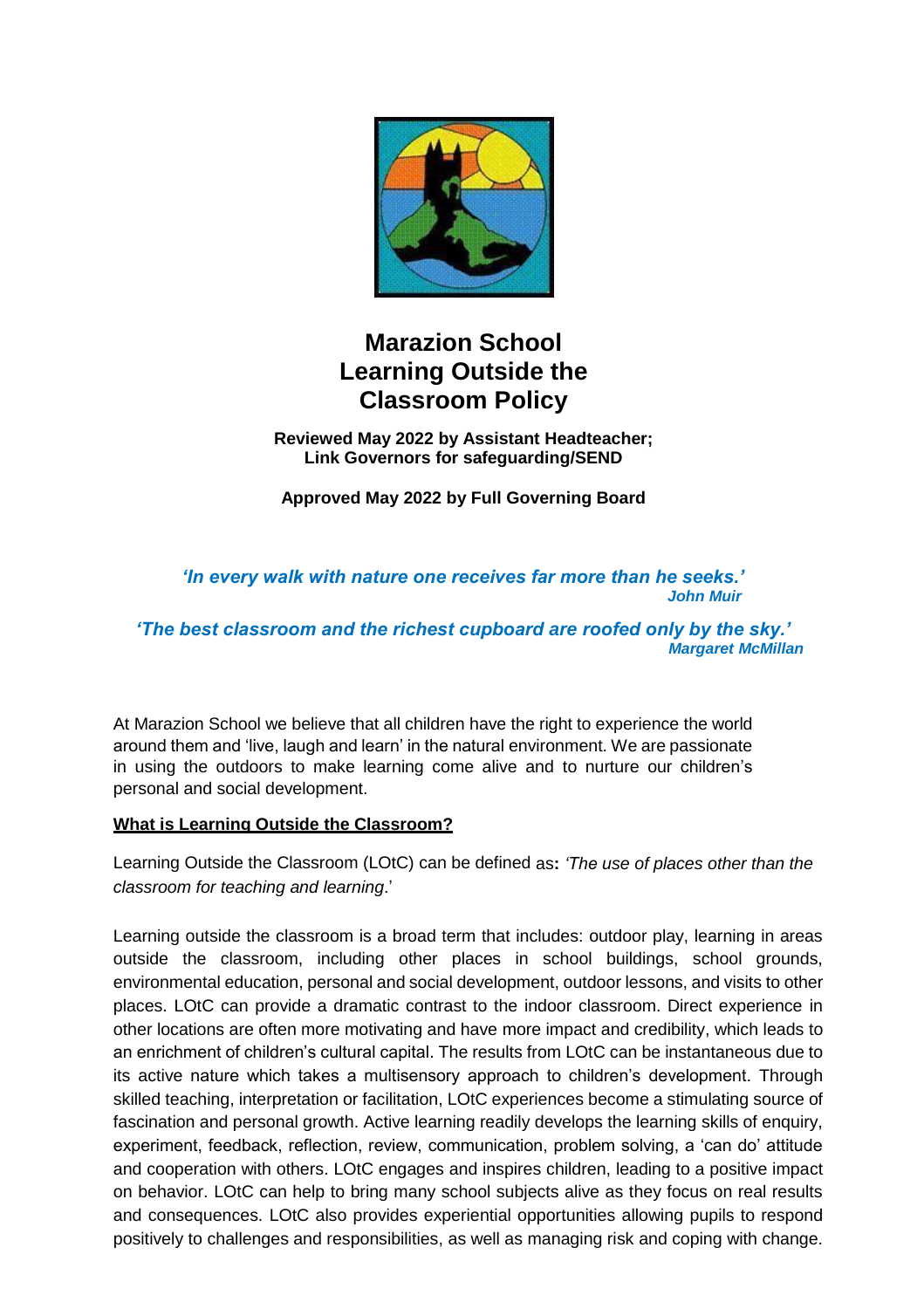# **Aims**

LOtC offers opportunities to:

- Provide outdoor learning activities for all ages.
- Make learning fun and memorable.
- Develop learning skills of enquiry, experiment, feedback, reflection, review, communication, problem solving, to become independent and cooperative learners.
- To empower children to take ownership and have direction of their learning
- Develop an awareness of the local environment and become guardians for their school environment and the wider environment around them.
- To provide a challenging, safe and secure environment within which children can take and manage risks.
- Deepen experiences which then enrich skills and knowledge across the whole curriculum.
- Enrich children's cultural capital.
- Experience awe and wonder of the world.

# **Why should we do it?**

#### **Personal Development**

- There are a number of benefits associated with regular physical exercise (which regular LOtC sessions can provide) including; improved patience, energy, optimism, self-confidence, self-assurance, body image and emotional stability.
- Direct experience of the natural environment has significant mental and physical health benefits, enhances self-esteem and self-efficacy, and also provides opportunities for spiritual development.

#### **Social Development**

- Evidence indicates that LOtC experiences enhance interpersonal relationships and improve socialisation, and also facilitates group bonding and co-operation.
- Relationships change, children are more ready to learn and have a better developed sense of self-worth.

There is strong evidence that good quality learning outside the classroom adds much value to classroom learning. It can lead to a deeper understanding of the concepts that span traditional subject boundaries and those that are frequently difficult to teach effectively using classroom methods alone. Quality learning experiences in 'real' situations have the capacity to raise achievement across a range of subjects and to develop better personal and social skills.

When these experiences are well planned, safely managed and personalised to meet the needs of every child they: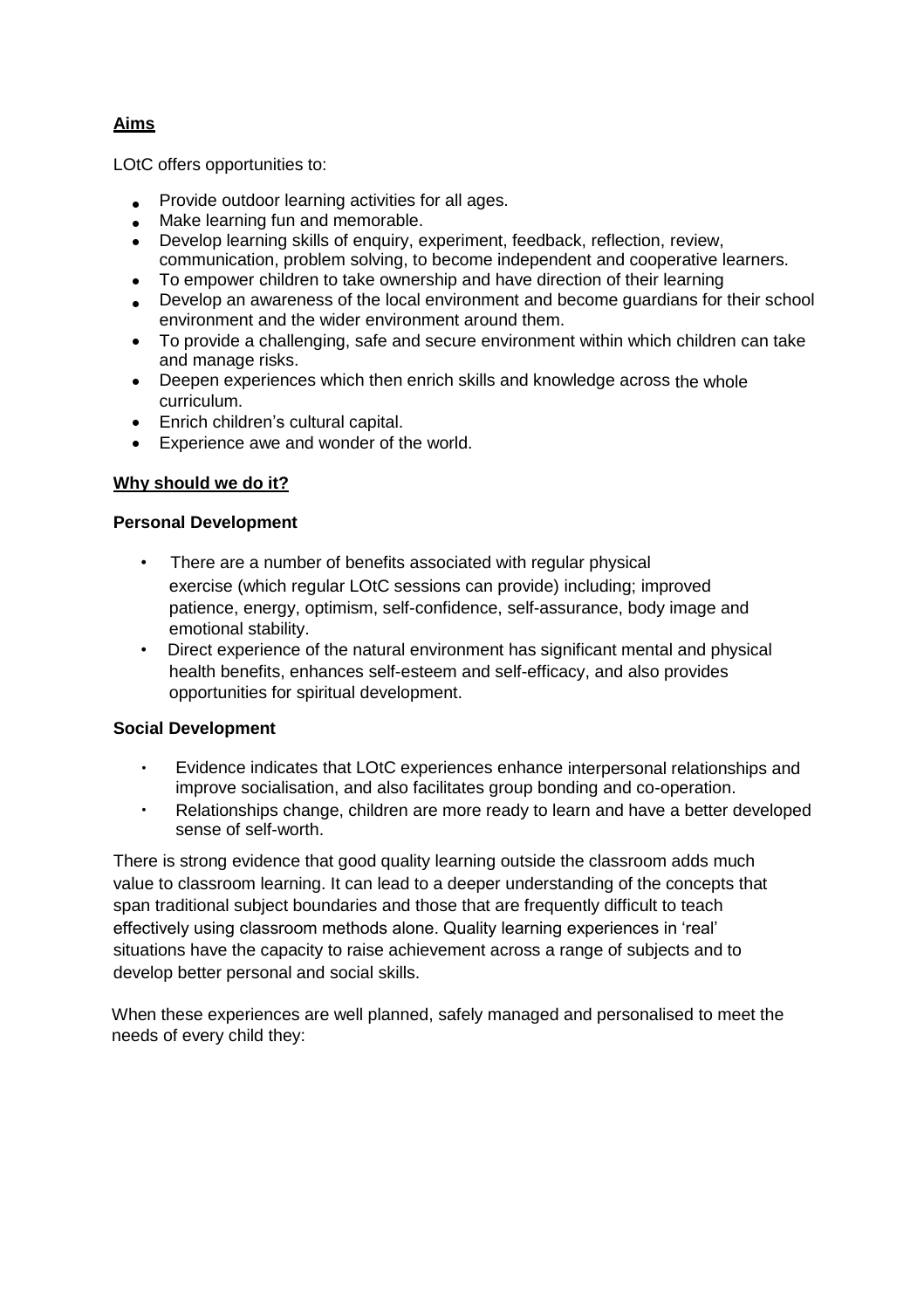- Improve academic achievement.
- Provide a bridge to higher order learning.
- Develop skills and independence in a widening range of environments.
- Make learning more engaging and relevant to young people.
- Develop active citizens and stewards of the environment.
- Nurture creativity.
- Provide opportunities for informal learning through play.
- Reduce behaviour problems and improve attendance.
- Stimulate, inspire and improve motivation.
- Develop the ability to deal with uncertainty.
- Provide challenge and the opportunity to take acceptable levels of risk.

#### **Risk Management**

One of the many benefits of LOtC is that participants learn how to manage risk appropriately and effectively. The school has a legal duty to ensure that risks are managed, requiring them to be reduced to an 'acceptable' or 'tolerable' level. Risk management should be informed by the benefits to be gained from participating and the starting point for any risk assessment should take in to consideration the intended benefits and learning outcomes. Any residual risk (the risk remaining after control measures have been put in to place) should be of an 'acceptable' level.

Members of staff should be clear that ongoing (dynamic) evaluation of risks should still be carried out during all sessions to account for possible changing conditions or unexpected situations.

The lead member of staff is responsible for completing the risk assessments for their activity/visit and this information should be shared with all other members of staff.

#### **Where does Learning Outside the Classroom take place?**

#### **The School Grounds**

Our outdoor areas are constantly developing and being enhanced to offer excellent opportunities for both formal and informal learning and play. Within the school grounds, our children have access to:

- A mud kitchen
- An undercover barn area
- Two climbing walls
- A large poly-tunnel with space for growing a variety of plants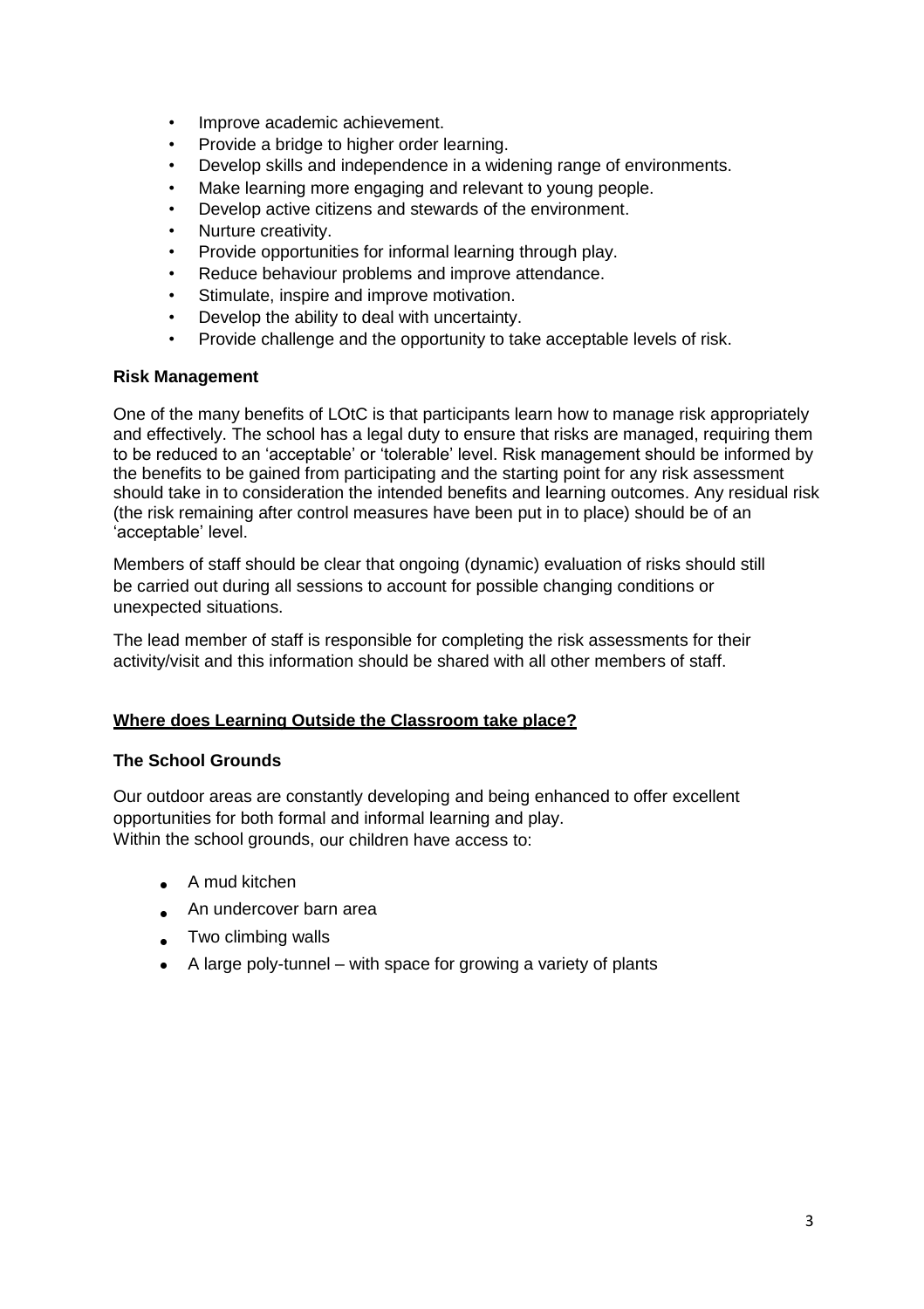- A variety of different planting spaces for flowers and vegetables
- A 'barefoot' trail
- Monkey climbing bars
- Treehouse
- **Swings**
- A large playground
- A large playing field
- A construction area
- A fire pit (for use with under adult supervision)
- A large sand pit
- Outdoor writing areas
- A range of outdoor role play areas
- Sensory herb garden
- Den building areas
- Tyres for construction
- A roundhouse outdoor classroom
- Story tell space
- Reflective spaces for children to relax

# **The Local Environment**

The locality around school offers a wealth of opportunities where learners can develop their skills and knowledge within their local environment and to enrich all areas of the curriculum. For example; Marazion Marshes, beaches and coastlines, National Trust sites, sites of special scientific interest, heritage sites, places of worship, theatres and involvement through citizenship activities like local volunteering projects.

#### **Residential Visits**

Staying away from home is a powerful way of developing key life skills, building confidence, self-esteem, communication and team work. Our school has a strong commitment to the value of learning beyond the school day and a variety of residentials are provided; each giving rich experiences to our children. The residential programme is as follows:

**Reception/Year 1/Year 2** – An extended day of activities in the summer term, often linking to the current learning topic. Year Two children are given the option of staying overnight at school, under full staff supervision.

**Year 3** - 3 day/2 night residential based on adventure activities such as rock climbing, high ropes, surfing and kayaking.

**Year 4/Year 5** – This residential visit is on a rolling programme and can be:

o 3 day/2 night residential.

o 5 day/4 night residential in the Isles of Scilly, including travel by ferry and on an aeroplane.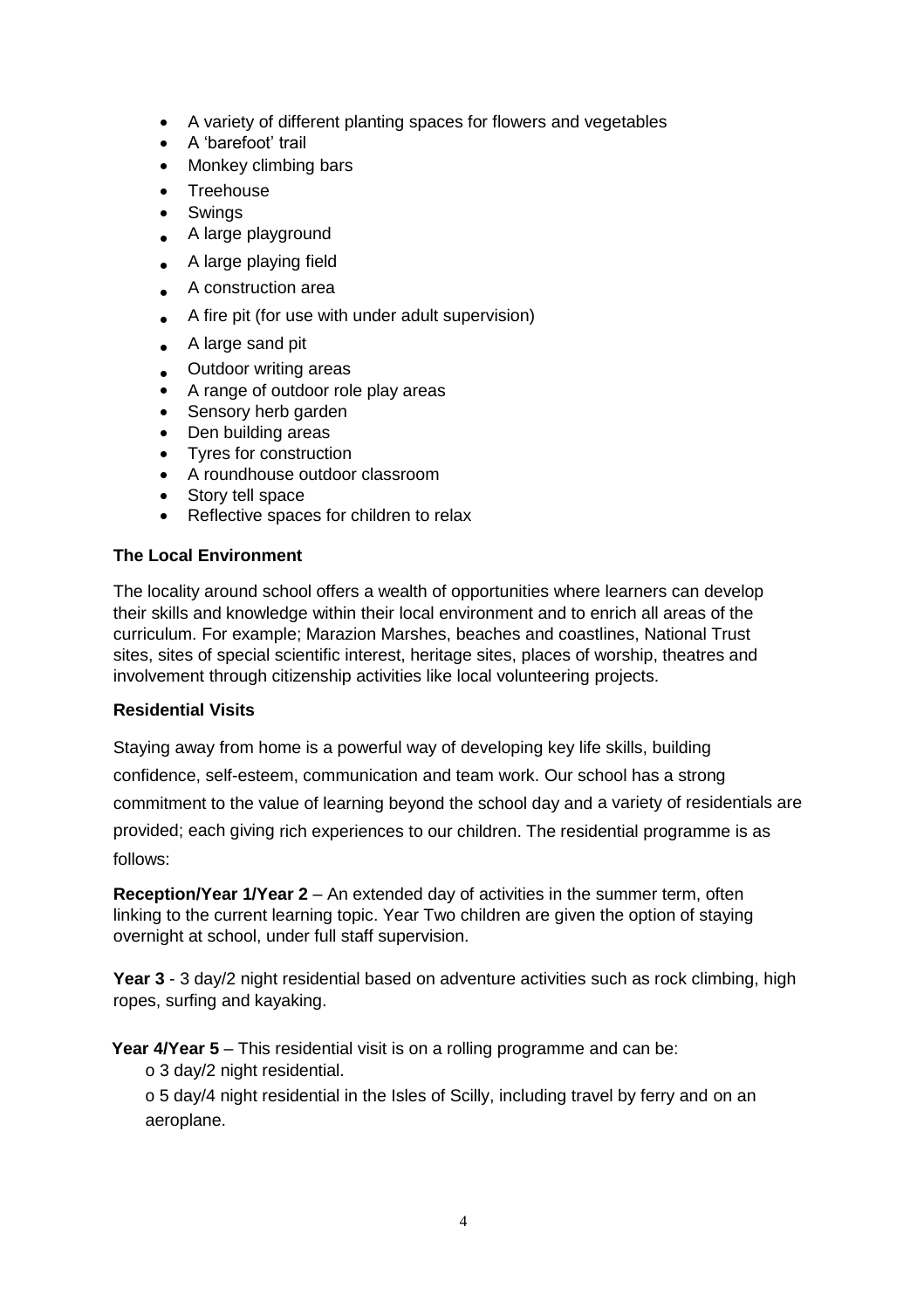**Year 6** – Four day/three night residential to London, including train and tube travel and visiting famous London landmarks, for example, the London Eye and the Houses of Parliament. Residential Visit to Oxford as part of 'Bright Futures' topic.

# **Adventure Days**

At the beginning of the autumn term every class takes part in a day of activities which is extended past the usual school day; with upper KS2 camping overnight at a local campsite. This allows pupils and staff to work together outside of the classroom, in a more informal environment, building on social interaction and team work. It is also an opportunity for staff to note the full potential of each child right at the start of the school year. This information can then be linked to the planning and activities that take place back in school, both in and out of the classroom.

# **Forest Fridays**

Forest Friday (FF) sessions promote Resilience, Independence and Creativity. Pupils learn in two mixed age groups; EYFS/KS1 and all of KS2 to develop positive relationships between each other and the natural world, showing love, tolerance and respect. Children have opportunities for open-ended enrichment and learn creatively in mixed age groups. They direct their own learning in the natural environment to develop positive relationships, independence, confidence and to improve mental and physical health and wellbeing. Whilst learning outdoors, they are provided with opportunities to take on challenges to develop skills progressively and be risk-takers.

#### **Outdoor Learning**

Since the introduction of our immersive curriculum using termly topics, key stage 1 and 2 pupils have been able to use the outdoors as a means to deliver high quality, relevant learning. Links are made to the current topic, with the outdoor environment also being used to support delivery in reading, writing and maths. Learning outside the classroom also covers a key aspect of the national curriculum, which states that pupils should be taught to; 'take part in outdoor and adventurous activity challenges both individually and within a team.' As part of our Outdoor learning provision, pupils also have the opportunity to take part in Beach School sessions, where child-centred experiences happen alongside activities to develop knowledge and the care of the shore and our oceans.

# **Community Links**

Marazion School work closely with the following organisations:

- Surfers Against Sewage
- **National Trust**
- St Aubyn Estate (including St Michael's Mount)
- Global Boarders Surf School
- Penzance Gymnastic Club
- Beare's Den Campsite
- **Marazion Town Council**
- Penwith Education Trust
- Penwith PE Group
- Marazion Sailing Club